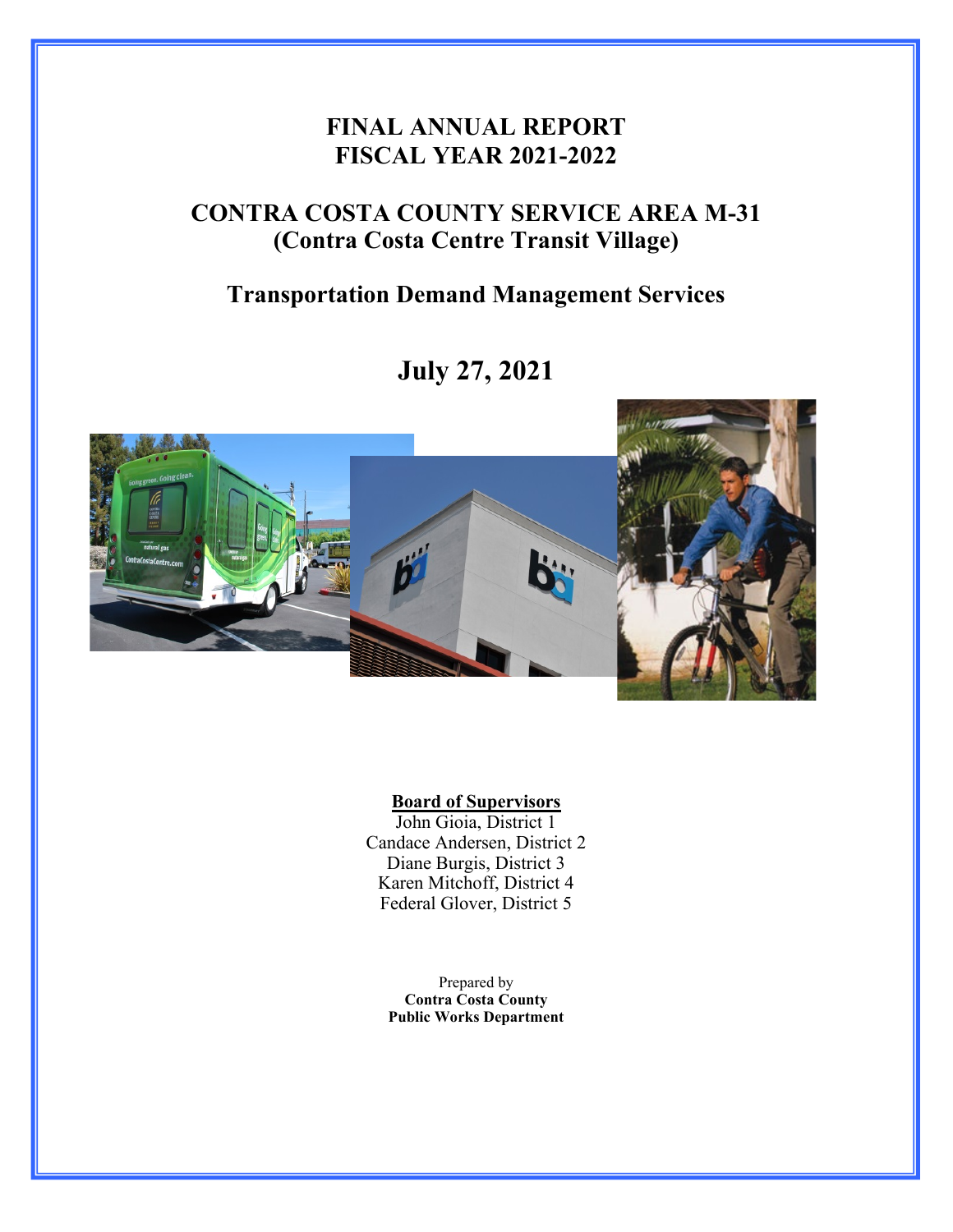#### **BACKGROUND INFORMATION**

In 2002 it was recognized that the area commonly known as Contra Costa Centre Transit Village, in the unincorporated portion of Contra Costa County, would be redeveloped, creating a need for new transit services. Contra Costa Centre Transit Village is located east of Interstate 680.

The Contra Costa Centre Transit Village benefits residents and employees with a variety of travel mode options. A core element of the travel mode options for residents and employees, and a key traffic mitigation measure in the California Environmental Quality Act (CEQA) documents certified at the time of adoption and amendment of the Contra Costa Centre Transit Village Specific Plan, was the establishment of Transportation Demand Management (TDM) programs. TDM programs include carpooling, vanpooling, ridesharing, flex time, staggered work hours, guaranteed ride home, telecommuting, etc. The property owners within Contra Costa Centre Transit Village collectively had a mandate to achieve at least 30% TDM performance (i.e. 30% or more of the area employees arrive at work via something other than a single-occupied car).

The Contra Costa Centre Transit Village Association is the collective mechanism by which the developer/property owner's obligation for TDM programs is achieved. The Contra Costa Centre Transit Village Association is a private non-profit corporation whose membership consists of the property owners in the area. It has been in existence since the mid-1980s.

On April 23, 2002, the Board of Supervisors approved Resolution Nos. 2002/256 and 2002/257 which recommended to the Local Agency Formation Commission of Contra Costa County (LAFCO) the formation of County Service Area (CSA) M-31, Contra Costa Centre Transit Village.

The properties within CSA M-31 receive a special and distinct benefit over and above the general benefits received by the public at-large in the form of extended TDM services. These extended transportation services consist of the implementation of TDM programs as discussed in this report and in the Plan for Providing Services for CSA M-31, which is on file with LAFCO. Resolution 2002/256 further stated that CSA M-31 services should be supported by a benefit assessment, service charge or special tax levy on parcels that receive this special and distinct benefit from the CSA M-31 services.

On June 11, 2002, the Board of Supervisors conducted a public hearing and subsequently approved Resolution 2002/362 which authorized the annual levy of benefit assessments or service charge on the parcels located within CSA M-31 to fund TDM programs.

On July 10, 2002, LAFCO conducted a public hearing and subsequently approved Resolution 02- 19 which formed CSA M-31.

For each year since Fiscal Year 2002-2003, benefit assessments or service charges have been levied within CSA M-31.

On June 3, 2008, by Resolution No. 2008/366, the Board of Supervisors approved the annexation of Subdivision 05-8950 (Pleasant Hill BART Redevelopment Property) into CSA M-31. This annexation was subsequently approved by LAFCO Resolution 08-19 on August 13, 2008.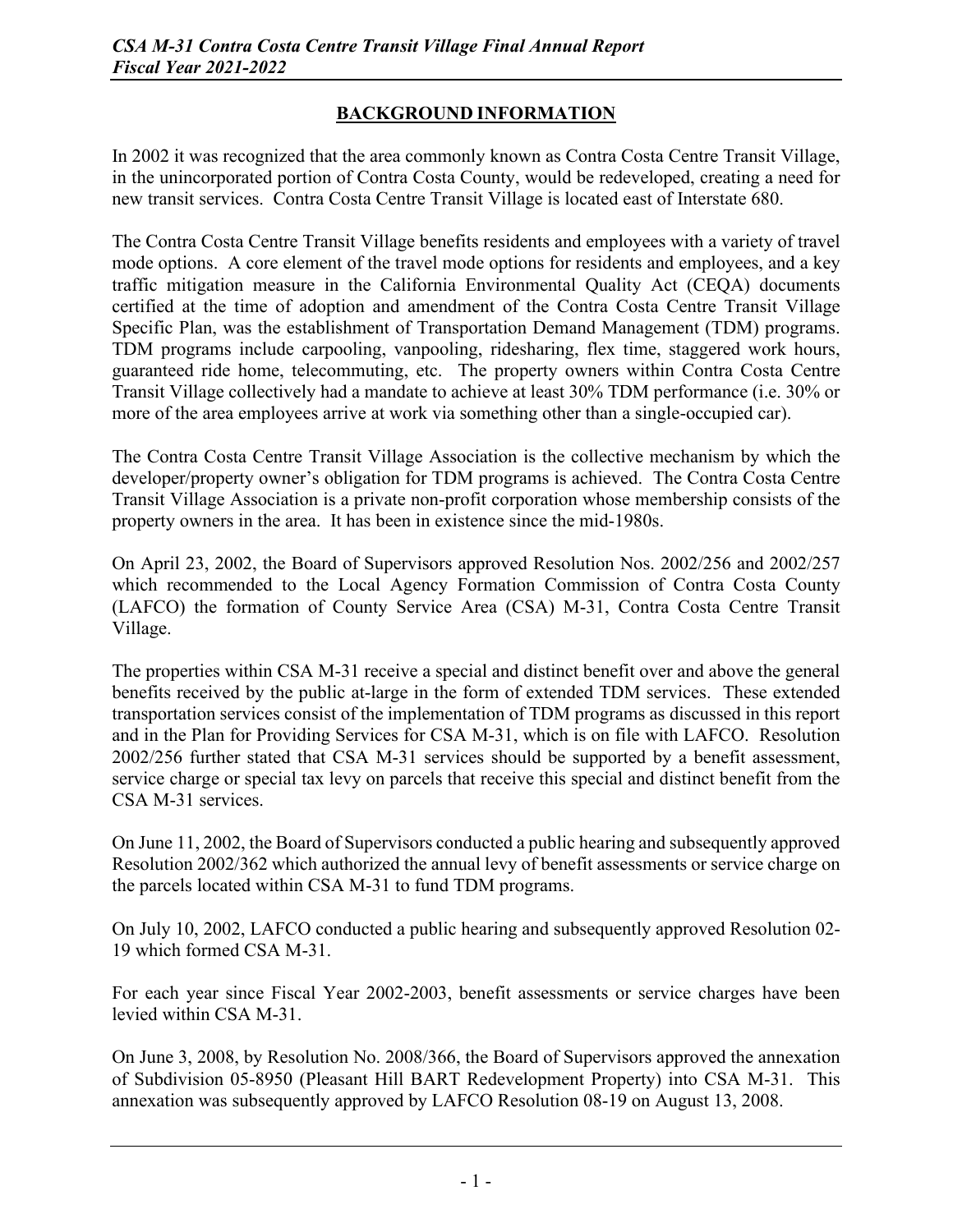The following is a list of programs and services that have been proposed to be funded in Fiscal Year 2021-2022 by CSA M-31:

- 1) Transit Subsidy Program: Load on Clipper card \$50 value BART fare for \$20. Must pledge to take BART to work a minimum of three days per week.
	- 80 participants for nine months
- 2) Carpool Incentive Program: Provide two \$15 Chevron gas cards per carpool per month for nine months.
	- 20 participants for nine months
- 3) Bus Subsidy Program: Purchase a \$60 value monthly County Connection bus pass or reimbursement of other transit bus pass for \$30.
	- 15 participants for nine months
- 4) Bike/Walk to Work Incentive Program: Bike or walk to work at least three times per week per month, a minimum of 12 times each month, and receive a \$15 voucher.
	- 10 participants for nine months
- 5) Guaranteed Ride Home Program: This program is managed by Contra Costa Centre Transit Village. The program is an "insurance policy" against being stranded without a way to get home for commuters who take a commute alternative (carpool, vanpool, public transit, bicycle or walk) to work and have a qualified emergency which does not allow them to use the commute alternative to return home.
- 6) Mid-Day Shuttle: The mid-day shuttle, a clean air natural gas shuttle, runs from 10:30 a.m. – 2:10 p.m., Monday through Friday, with stops at all Centre buildings between the Contra Costa Centre Transit Village, the Countrywood Shopping Mall and Kohl's, free of charge.
- 7) Green Fleet Program: The Contra Costa Centre Transit Village (CCCTV) provides employees with access to local vehicles (e.g. bicycles, electric bicycles, electric and hybrid cars) to use through the Contra Costa Centre Transit Village and vicinity during the workday. Employees are able to check-out vehicles online or electronically at various kiosk locations. The Green Fleet programs are free to CCCTV employees.
- 8) Marketing Plan: The Contra Costa Centre Transit Village markets the program through newsletters, posters, brochures and promotional handouts. Additionally, they meet with employers and employees directly, and host events and transportation fairs to ensure Centre area workers are informed of the various commute alternatives, subsidies and incentives available to them through the Contra Costa Centre Transit Village TDM Program.

These TDM services may be amended annually, including the addition or deletion of the services as required to meet the 30% TDM performance goal as determined by Contra Costa County in consultation with the Contra Costa Centre Association or its successor.

#### **COVID-19 Impact**

Contra Costa Centre Association closed TDM services on March 16, 2020 to comply with the Contra Costa County Health Officer Order regarding COVID-19. On June 1, 2020, Contra Costa Centre Association reopened TDM services with the following procedures in place:

> Shuttle service resumed with the two seats nearest the driver roped off to provide social distancing;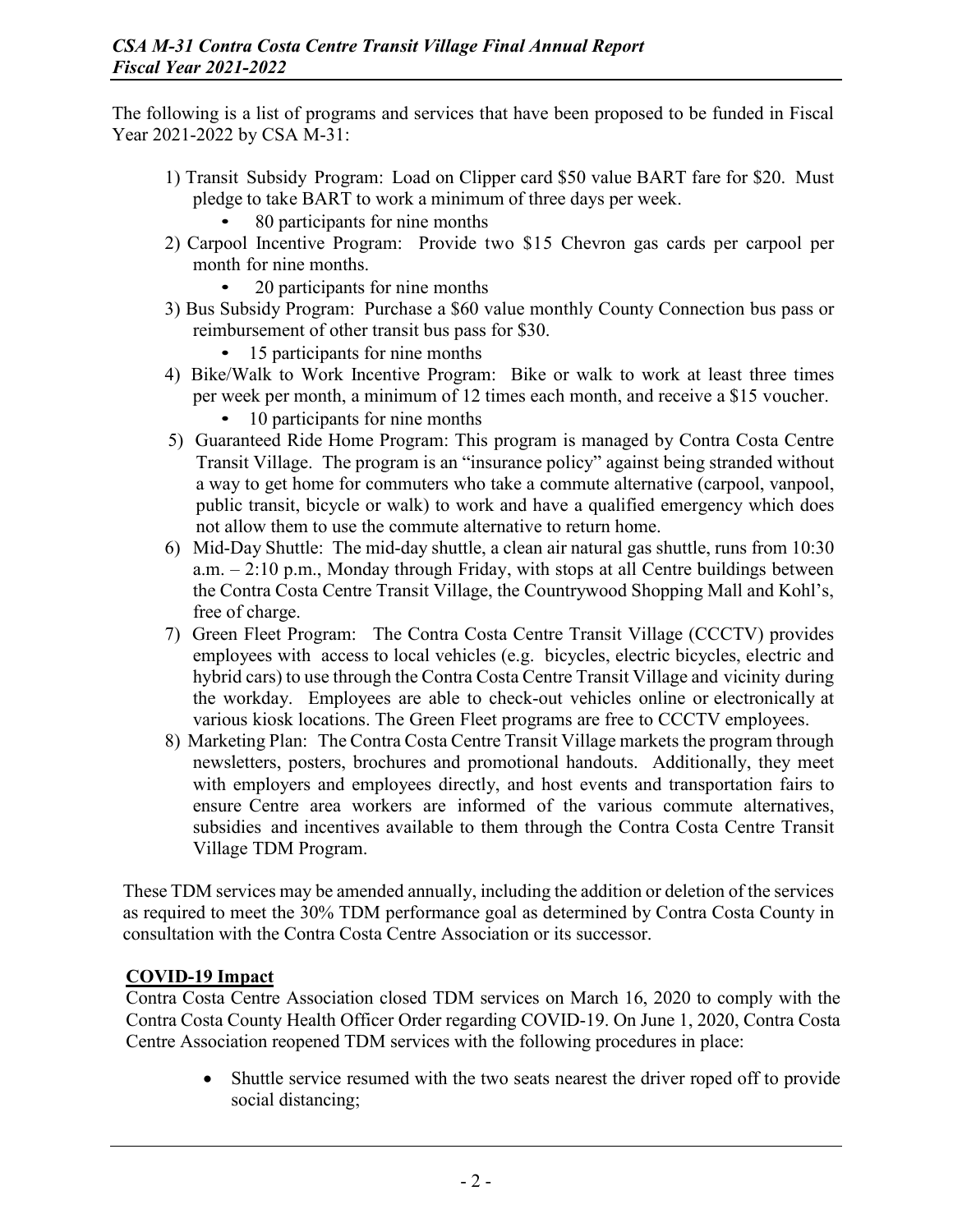- The shuttle driver will wear a mask and will disembark prior to passenger boarding to minimize contact;
- Shuttle passengers are required to wear masks;
- The shuttle driver will frequently wipe down contact surfaces with disinfectant wipes;
- The fleet of electric vehicles has been sent out for deep cleaning and subsequent users will be provided with sanitary wipes to clean contact surfaces;
- Disinfectant wipe will be provided to bicycle users;
- Issuance of transportation passes and subsidies, which formerly took place in the Contra Costa Centre office, will now take place outside the office on the sidewalk at the office entrance;
- Social distancing markers on the sidewalk will be provided to keep users at the appropriate spacing; and
- New signage will be posted in the Contra Costa Centre lobby informing users of the above-noted changes.

Based on the available reserves, CSA M-31 will be able to sustain operations and manage its budget despite the implementation of safety procedures due to COVID-19.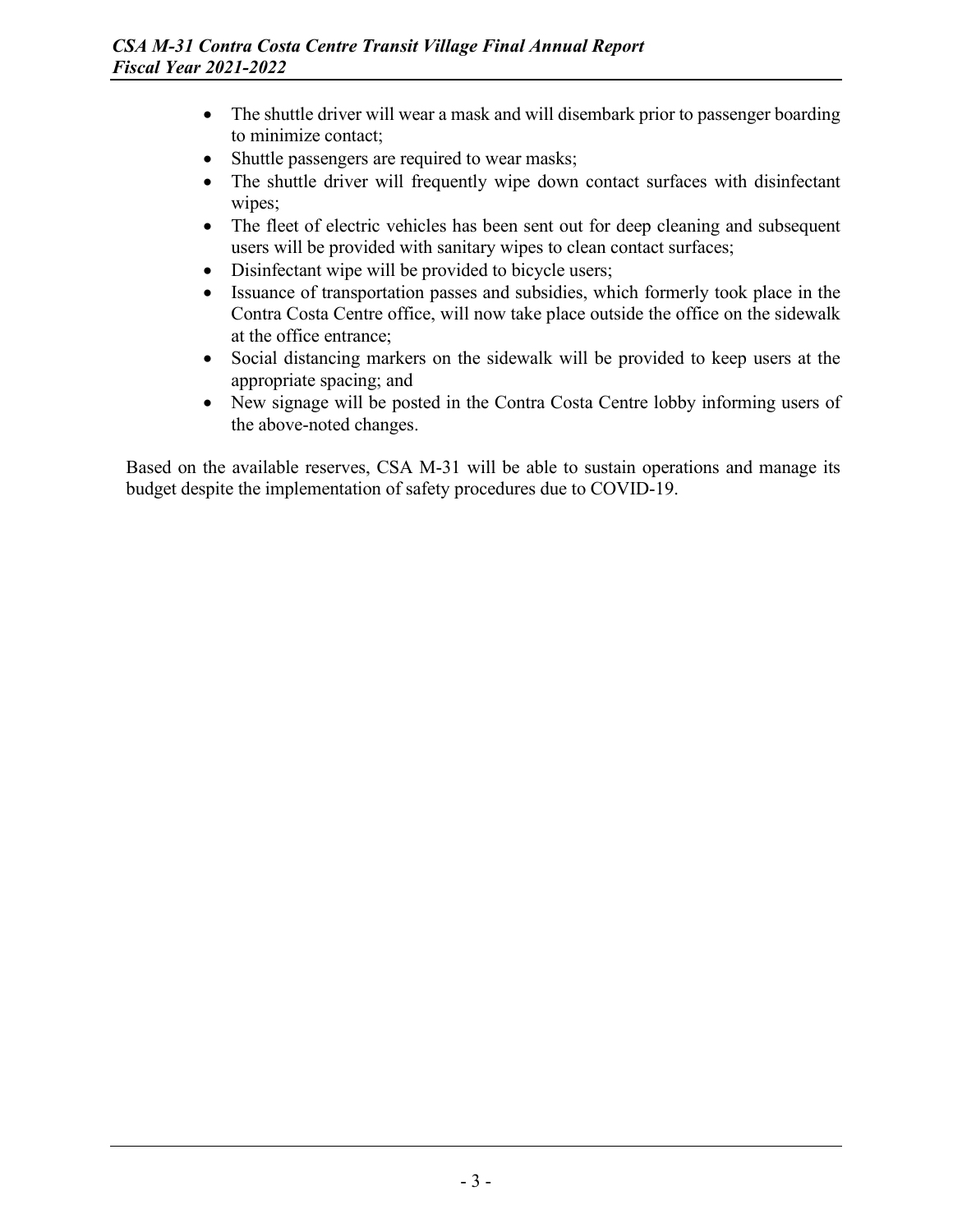#### **CURRENT ANNUAL ADMINISTRATION**

Pursuant to County Ordinance Section 1012-2.6, former County Service Area Law (California Government Code Section 25210.77a), and current County Service Area Law (California Government Code Section 24210.3, subd. (d)), the Tentative Annual Report has been filed with the Clerk of the Board of Supervisors, public notice has been completed as required, and the Board conducted a Public Hearing and then made a determination on each estimated service charge in the tentative report. Contra Costa Board of Supervisors reviewed the Tentative Annual Report in accordance with Resolution No. 2021/144, on June 8, 2021, and conducted a Public Hearing in connection with the proceedings for CSA M-31.

Upon adoption of the Final Annual Report by the Board of Supervisors, the charges contained herein will be collected on the property tax roll of Contra Costa County in the same manner, by the same persons, at the same time as, and together with the County's property taxes.

#### **Legal Authority**

As required by County Ordinance Section 1012-2.6, former County Service Area Law (California Government Code Section 25210.77a), and current County Service Area Law (California Government Code Section 24210.3, subd. (d)), the Final Annual Report includes the following minimum information as shown in the Service Charge Roll:

- 1. A description of each parcel of real property receiving the miscellaneous extended service;
- 2. The basic service charge;
- 3. The estimated amount of the service charge for each parcel for such year; and
- 4. A parcel list identifying each parcel receiving services that allows parcel owners to find their property on the list and determine the proposed charge.

This annual report also includes an estimate of annual costs, the method of apportionment as additional information to allow the reader to better understand what services are being paid for, what is the total annual cost for the services provided, and how the cost of services are spread to each individual parcel.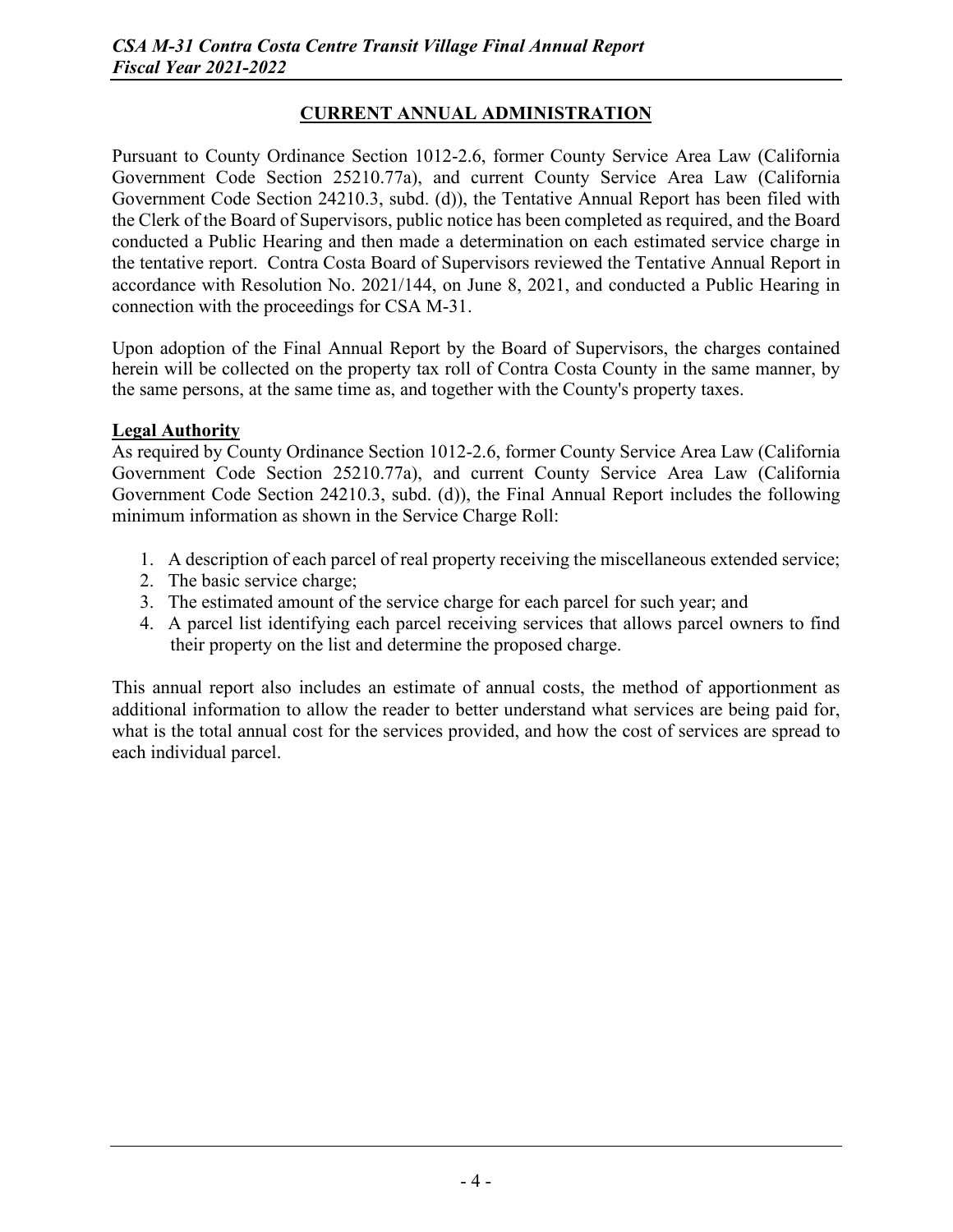#### **ESTIMATE OF ANNUAL COST**

The Fiscal Year 2020-2021 projected and Fiscal Year 2021-2022 proposed revenues and expenditures are shown below. A special fund has been set up for the collection of revenues and the coding of expenditures for CSA M-31. The total cost to provide the TDM services can be recovered from the collection of these service charges. Incidental expenses including administration, engineering fees, legal fees, and all other costs associated with the TDM services may also be included.

When CSA M-31 was formed for the ongoing funding of the Contra Costa Centre Transit Village's TDM Program, a financial analysis was performed to provide the framework for an operating budget for the proposed extended transportation demand management services. This was based on the estimated expenses for each TDM service program component (carpooling, vanpooling, ridesharing, flex time, staggered work hours, guaranteed ride home, telecommuting, etc.). Revenues collected from the benefit assessment or service charge shall be used only for the expenditures represented in this report. Any balance remaining on July 1 at the end of the fiscal year must be carried over to the next fiscal year.

| <b>CSA M-31 Pleasant Hill BART TDM</b>                 | FY 2020-21          |                    | FY 2021-22               |               |  |
|--------------------------------------------------------|---------------------|--------------------|--------------------------|---------------|--|
| Fund 247600 Org 7476                                   | <b>Est YE Total</b> |                    |                          | <b>Budget</b> |  |
|                                                        |                     |                    |                          |               |  |
| Fund Balance as of June 30:                            | $\mathbf S$         | 75,542.94          | $\mathbf S$              | 96,607.22     |  |
|                                                        |                     |                    |                          |               |  |
| Revenue                                                |                     |                    |                          |               |  |
| <b>Taxes and Assessments</b>                           | P                   |                    |                          | 350,796.94    |  |
| <b>TOTAL CURRENT REVENUE</b>                           | $\mathbf S$         | $421,422.20$ \$    |                          | 447,404.16    |  |
| <b>Expenditures</b>                                    |                     |                    |                          |               |  |
| Publications & Legal Notices                           | \$                  | $(200.00)$ \$      |                          | (200.00)      |  |
| Professional/Specialized Svcs (Non-County)             | \$                  | $(321,000.00)$ \$  |                          | (350,000.00)  |  |
| Professional/Specialized Svcs (Non-County)             | \$                  | $(2,550.00)$ \$    |                          | (3,000.00)    |  |
| <b>Taxes and Assessments</b>                           | \$                  | (264.45)           | $\mathcal{S}$            | (300.00)      |  |
| Interfund Exp - Gov/Gov (County Counsel)               |                     |                    | \$                       | (200.00)      |  |
| Reimbursements - Gov/Gov (County Staff)                | \$                  | $(800.53)$ \$      |                          | (1,000.00)    |  |
| <b>TOTAL CURRENT EXPENDITURES</b>                      | <sup>\$</sup>       | $(324, 814.98)$ \$ |                          | (354,700.00)  |  |
| <b>Capital Improvement Projects and Reserves</b>       |                     |                    |                          |               |  |
| Capital Improvements                                   | \$                  |                    | \$                       |               |  |
| Operating Reserves (up to 50% of Expenditures)         | \$                  | (96,607.22)        | $\overline{\mathcal{S}}$ | (92, 704.16)  |  |
| <b>TOTAL Capital Improvement Projects and Reserves</b> | $\mathbf S$         | (96,607.22)        | $\mathbf S$              | (92, 704.16)  |  |
| <b>AVAILABLE SURPLUS FOR ENSUING YEAR</b>              | \$                  |                    | \$                       |               |  |

(\*) The shown Projected Fund Balance as of June 30, 2021 assumes that Operating and Future Maintenance/Capital Improvement Reserves will not be used in FY 2020-21.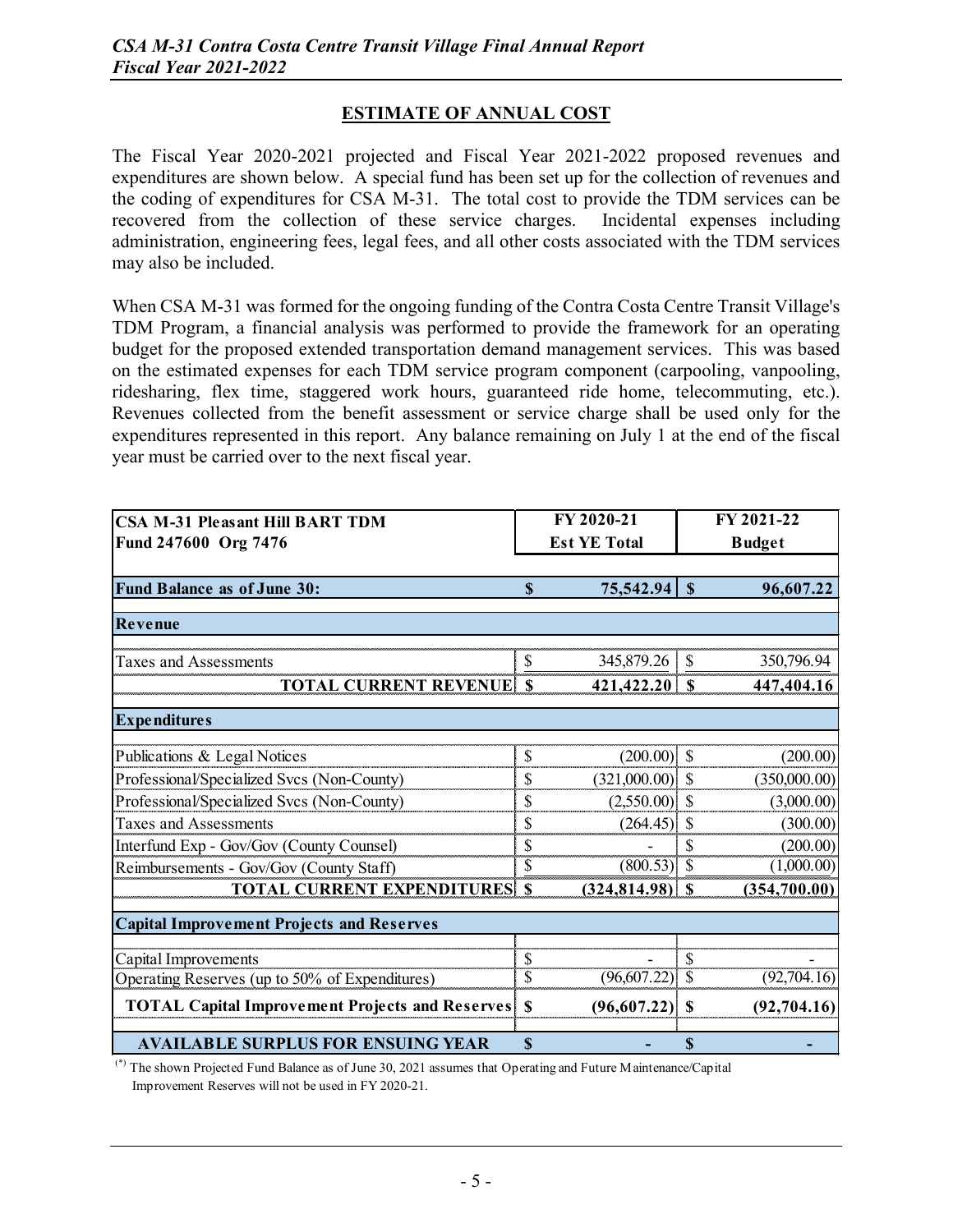#### **BOUNDARY MAP**

The general boundaries of the CSA are shown herein. The lines and dimensions of each parcel within the CSA are those lines and dimensions shown on the maps of the Contra Costa County Assessor for the year in which this report was prepared and are incorporated by reference herein and made part of this report.

A copy of the Boundary Map is shown on the following page.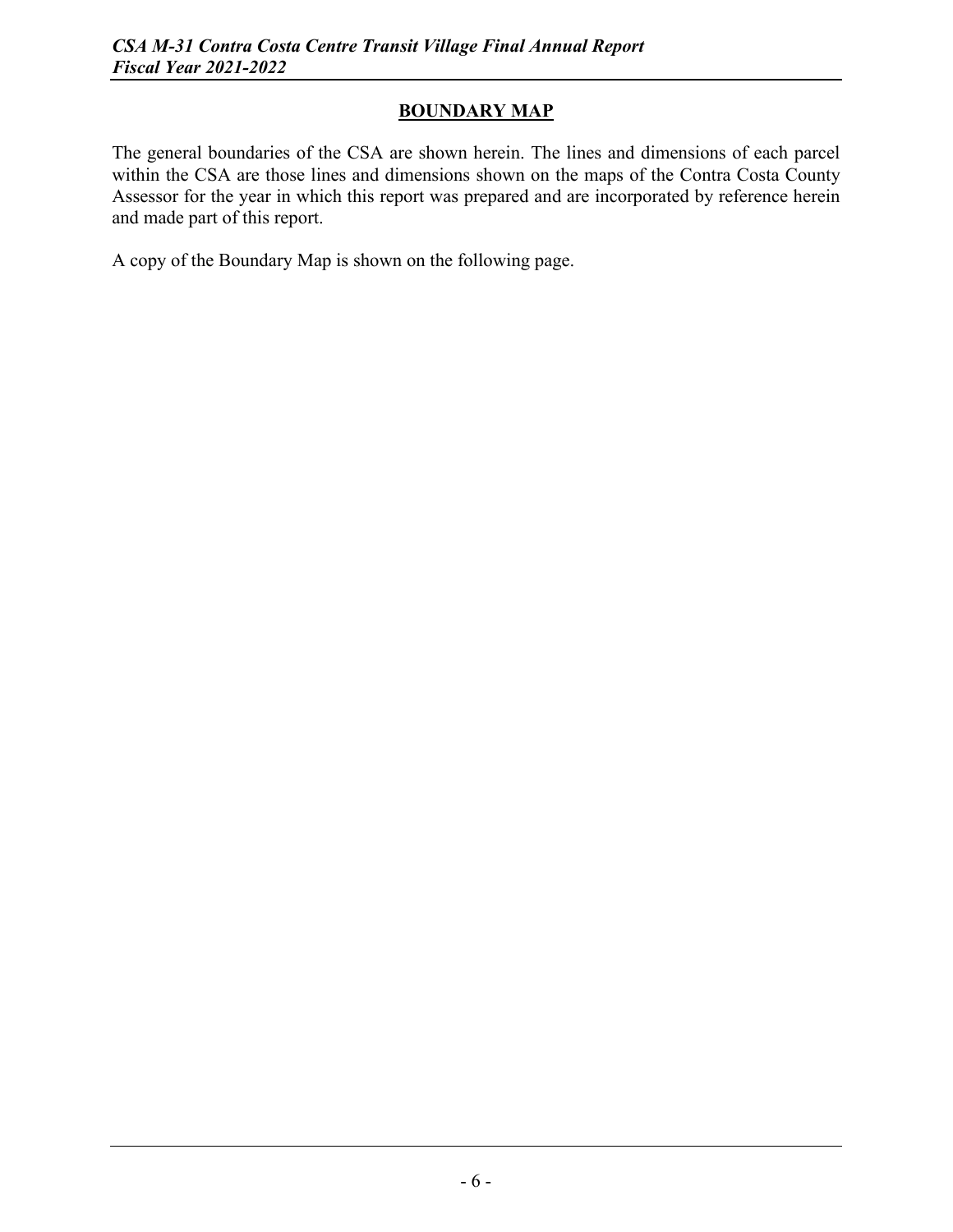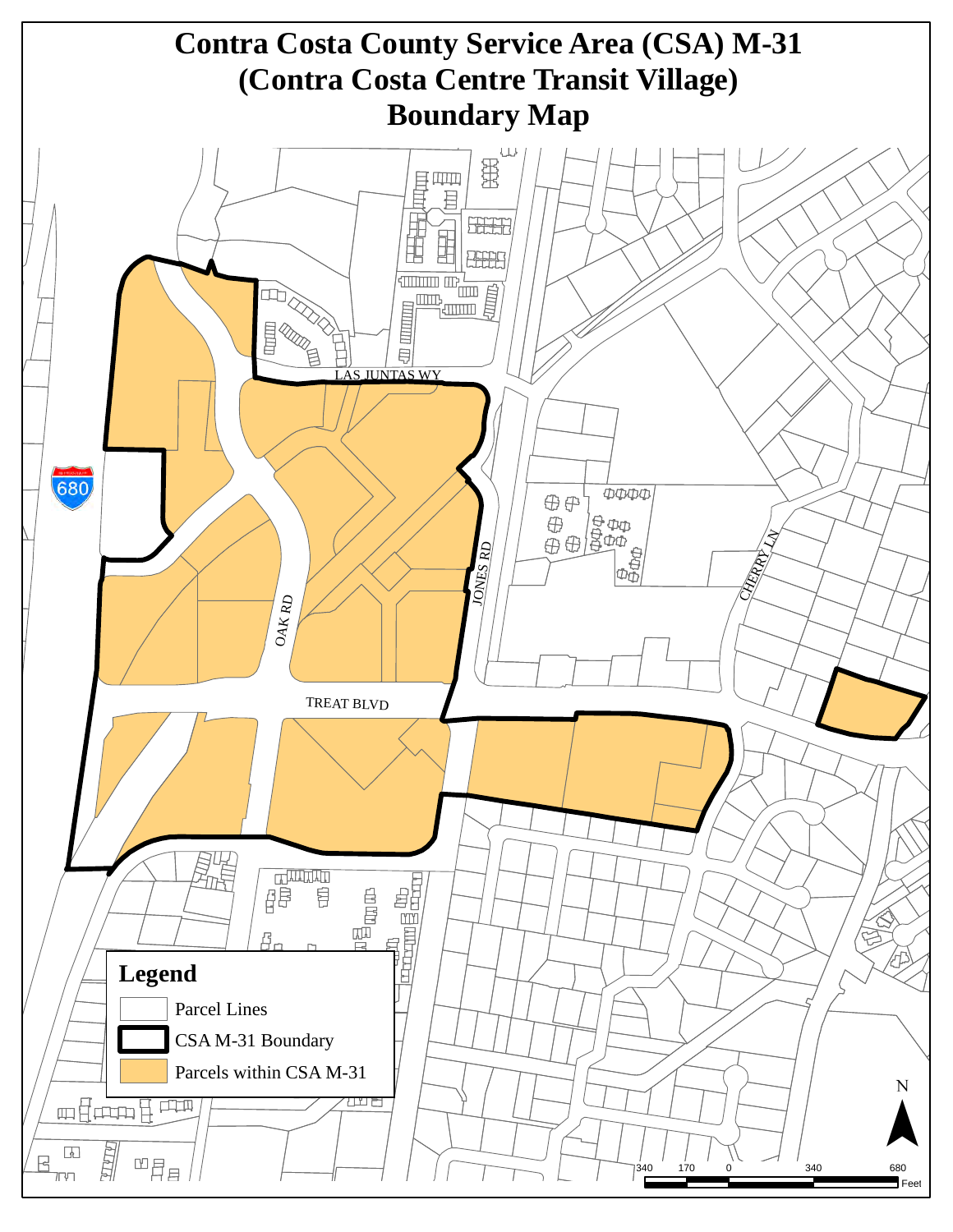#### **METHOD OF APPORTIONMENT**

#### **Special vs. General Benefit**

On November 5, 1996, California voters approved Proposition 218 entitled "Right to Vote On Taxes Act" which added Articles XIIIC and XIIID to the California Constitution. While its title refers only to taxes, Proposition 218 establishes new procedural requirements for fees, charges and benefit assessments.

Proposition 218 procedures stipulate that even if charges or benefit assessments are initially exempt from Proposition 218, future increases in the charges or benefit assessments must comply with the provisions of Proposition 218. However, if the future increase in the charge or benefit assessment were anticipated in the charge or benefit assessment formula when approved by property owners (e.g., consumer price index increases or a predetermined cap) then the future increase in the charge or benefit assessment would be in compliance with the intent and provisions of Proposition 218.

Proposition 218 provides that "only special benefits are assessable" and defines a special benefit as a particular and distinct benefit conferred on real property and not a general benefit received by the public at large. Parcels located within the boundaries of the CSA will be assessed for the operation and services associated with the TDM Program as described herein within the report, if they receive a special and direct benefit from the services. Furthermore, the identification and separation of general benefits from the special benefits follows for CSA M-31.

Special benefits are conferred on property within the CSA from the TDM Program and associated services by enhancing the desirability of property within the CSA due to the additional methods of vehicular and pedestrian access available to property, by increasing access to transit related services, providing economic opportunities, driving community growth and revitalization, and by reducing levels of traffic congestion within the CSA.

Properties outside of CSA M-31 do not enjoy the Transportation Demand Management Program and the associated services by the CSA and therefore property outside the boundaries of the CSA do not receive the special benefits. The services within the CSA was specifically designed and created to provide additional and improved public resources for the direct advantage of property inside the CSA, and not the public at large. The boundaries of the CSA have been narrowly drawn to include only those parcels that receive a direct advantage from the services.

In addition to the special and direct benefits the property owners receive within the CSA from the services, it has been determined that no general benefits are associated with TDM services within CSA M-31 because the conferred special benefits that are provided to the assessed property are not provided to other parcels and which real property in general and the public at large do not share.

The annual service charge pays for the TDM Program and associated services provided within CSA M-31. The enhanced public services provided within CSA M-31 confer a special benefit to property in the CSA. Transportation Demand Management services associated with CSA M-31 are only provided to parcels within the CSA and are not provided to the general public. Without the charges, the parcels located in the unincorporated area would receive no Transportation Demand Management Program services. Therefore, the services provided in CSA M-31 are 100% special benefit to the parcels within the CSA.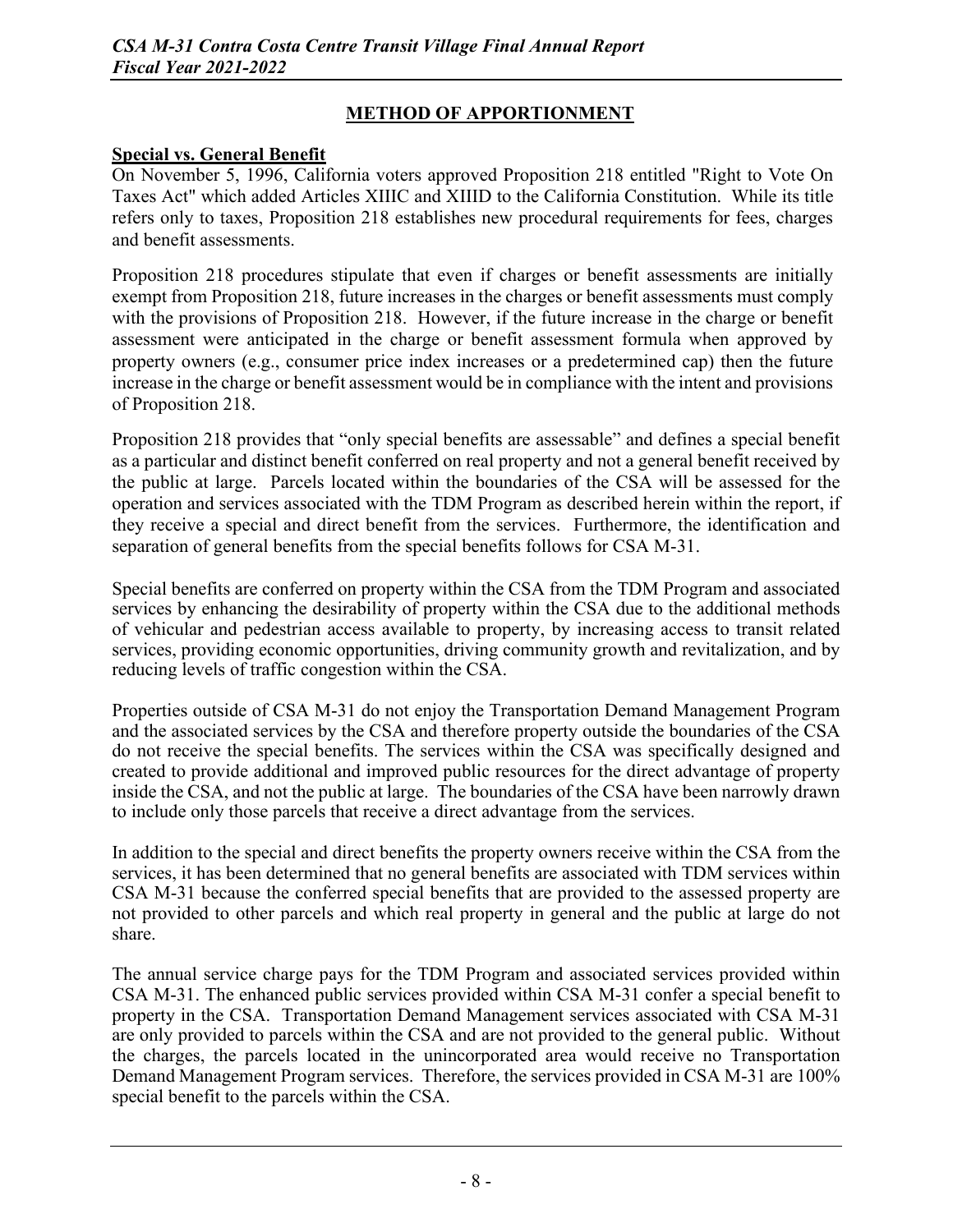#### **Methodology**

The total operation and maintenance costs for the extended public services are apportioned in accordance with the methodology that is consistent with standard practices.

**Developed Residential Property:** Developed Residential Property consists of property which has had a residential building permit issued prior to April 30 and is classified by the County Assessor's office as single-family residential, multi-family residential, apartment, condominium, townhome, townhouse, co-op, cluster home, or any other type of property which has been developed for residential use for which occupants live and occupy for extended periods of time. Developed Residential Property does not include hotel and motel use.

**Developed Commercial Property:** Developed Commercial Property consists of property which has had a commercial building permit issued prior to April 30 and is classified by the County Assessor's office as commercial property. Developed Commercial Property includes, but is not limited to, retail stores and shopping centers, office buildings, conference centers, hotels and motels, or any other type of property which has been developed for commercial use.

**Exempt Property:** Exempt Property consists of property not classified as Developed Residential Property or Developed Commercial Property. However, Exempt Property does include property that has been previously classified as Developed Residential Property or Developed Commercial Property which has subsequently had the building structure located on the parcel demolished prior to April 30. This parcel would then remain as an Exempt Property until such time another building permit is issued prior to April 30 to reclassify the parcel as Developed Residential Property or Developed Commercial Property. Exempt Property also includes: parking lots, parking garages, roadways, open space and undeveloped property for which a building permit has not been issued prior to April 30.

The methodology for calculating the service charge per parcel for the Services is explained below.

**Developed Residential Property -** It is anticipated that not all of the TDM programs will be provided to the Developed Residential Property owners. The most viable programs to reduce the number of single occupied vehicular trips are the Shuttle Program in conjunction with the Marketing Program. The cost to provide these programs to the Developed Residential Property owners at build-out was estimated to be \$28,386.36 per year (in FY 2007-2008 dollars). Since each residential unit is similar in size and receives the same degree of benefit from the residential TDM programs, each residential unit is charged an equal share of the Residential TDM program costs. It is anticipated that there will be 522 residential units at build-out. Therefore, in Fiscal Year 2007-08 the maximum annual charge was set at \$54.38 per residential unit.

**Developed Commercial Property -** It is anticipated that all TDM programs will be provided to the Developed Commercial Property owners. The cost to provide these TDM services to Developed Commercial Property owners at build-out was estimated to be \$238,121.84 per year (in Fiscal Year 2007-08 dollars). For Developed Commercial Property, the amount of building floor area directly correlates to the number of potential employees located on each parcel. These total floor area numbers are used to calculate the proportional special benefit received by each Developed Commercial Parcel within the District. Building floor area is defined by the gross square footage of the buildings exclusive of parking. The building square footage is shown on the Service Charge List in the following pages and serves as the basis for calculation of the annual charges for Developed Commercial Property. It is anticipated that there will be 2,487,190 square feet of commercial development at build-out. Therefore, in Fiscal Year 2007-08 the maximum annual charge rate was set at \$0.0957 per square foot.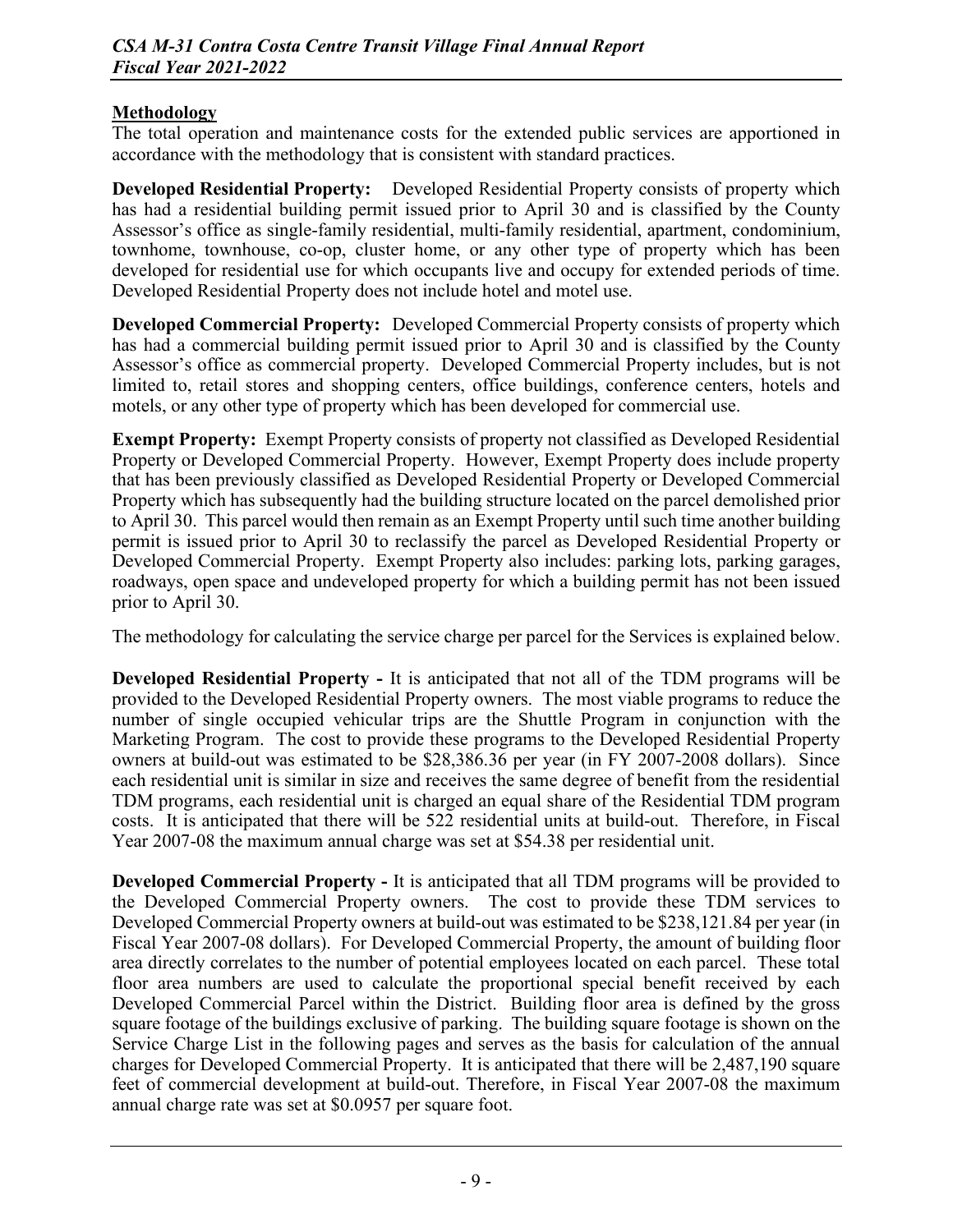#### **Service Charge Rate**

The maximum charge rates may be adjusted annually to reflect the prior year's change in the Consumer Price Index (CPI) for All Urban Consumers for the Bay Area: San Francisco-Oakland-San Jose. The base CPI is June 2007 (216.123). Any change in the rate, which is the result of the change in the CPI shall not be deemed an increase in the service charge subject to the requirements of Proposition 218.

For Fiscal Year 2021-2022 the allowed maximum rate is shown below and has been calculated as follows:

The February 2021 CPI is 304.387; this is a 1.57% increase over the February 2020 CPI.

#### **Developed Residential**

\$75.41/residential unit in Fiscal Year 2020-2021  $+1.57\%$  CPI increase for FY 2021-2022 = \$76.59

#### **Developed Commercial**

\$0.13270/square foot in Fiscal Year 2020-2021  $+1.57\%$  CPI increase for FY 2021-2022 = \$0.13480

In Fiscal Year 2021-2022, it is recommended based upon projected expenditures, that the maximum rate of \$76.59/residential unit and \$0.1348/square foot be collected. It is estimated \$350,796.94 in revenue will be needed to provide the services referenced above in Fiscal Year 2021-2022.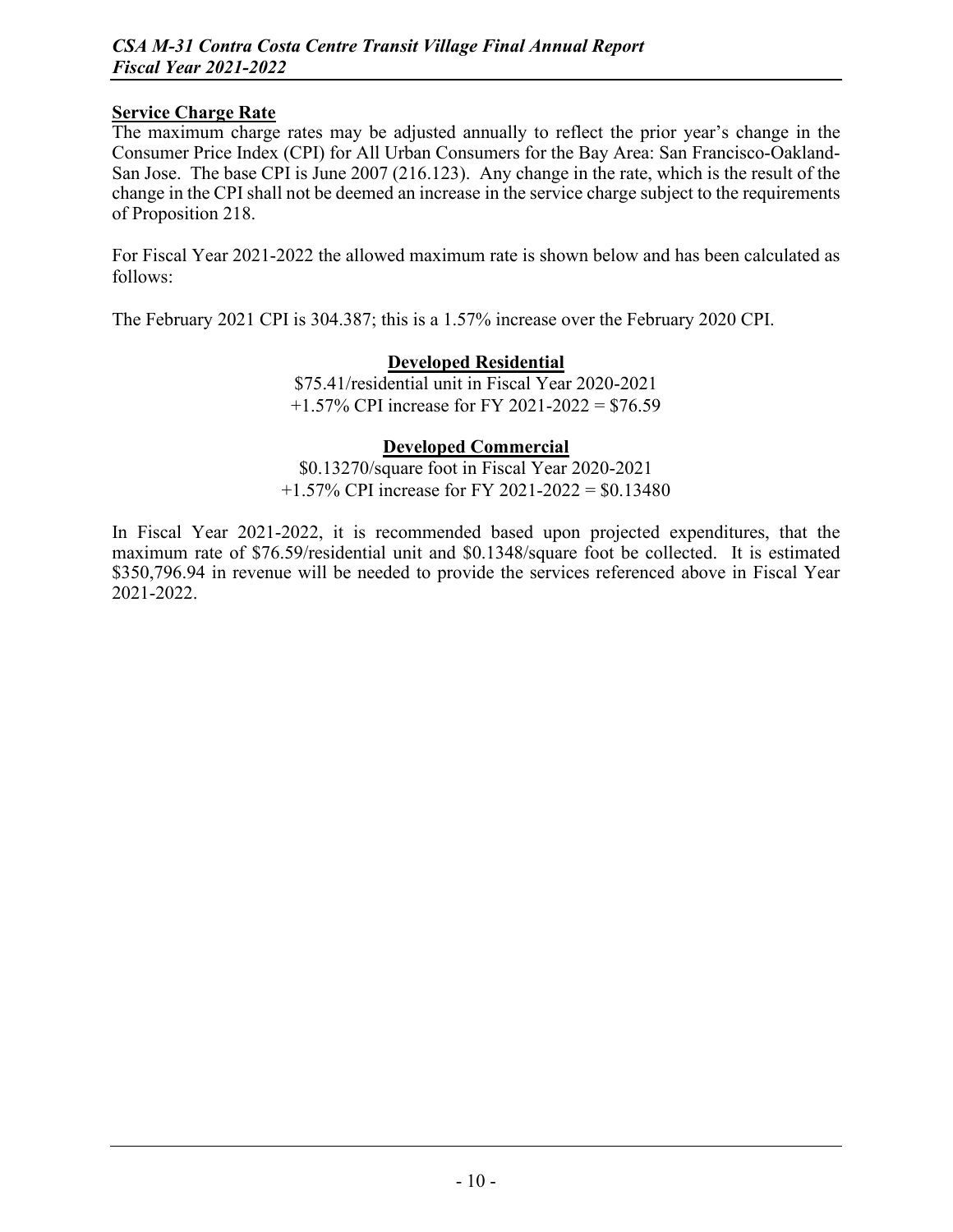### **SERVICE CHARGE ROLL**

A list, of those parcels to be charged for Fiscal Year 2021-2022, including a description of each parcel to be charged is included on the following page.